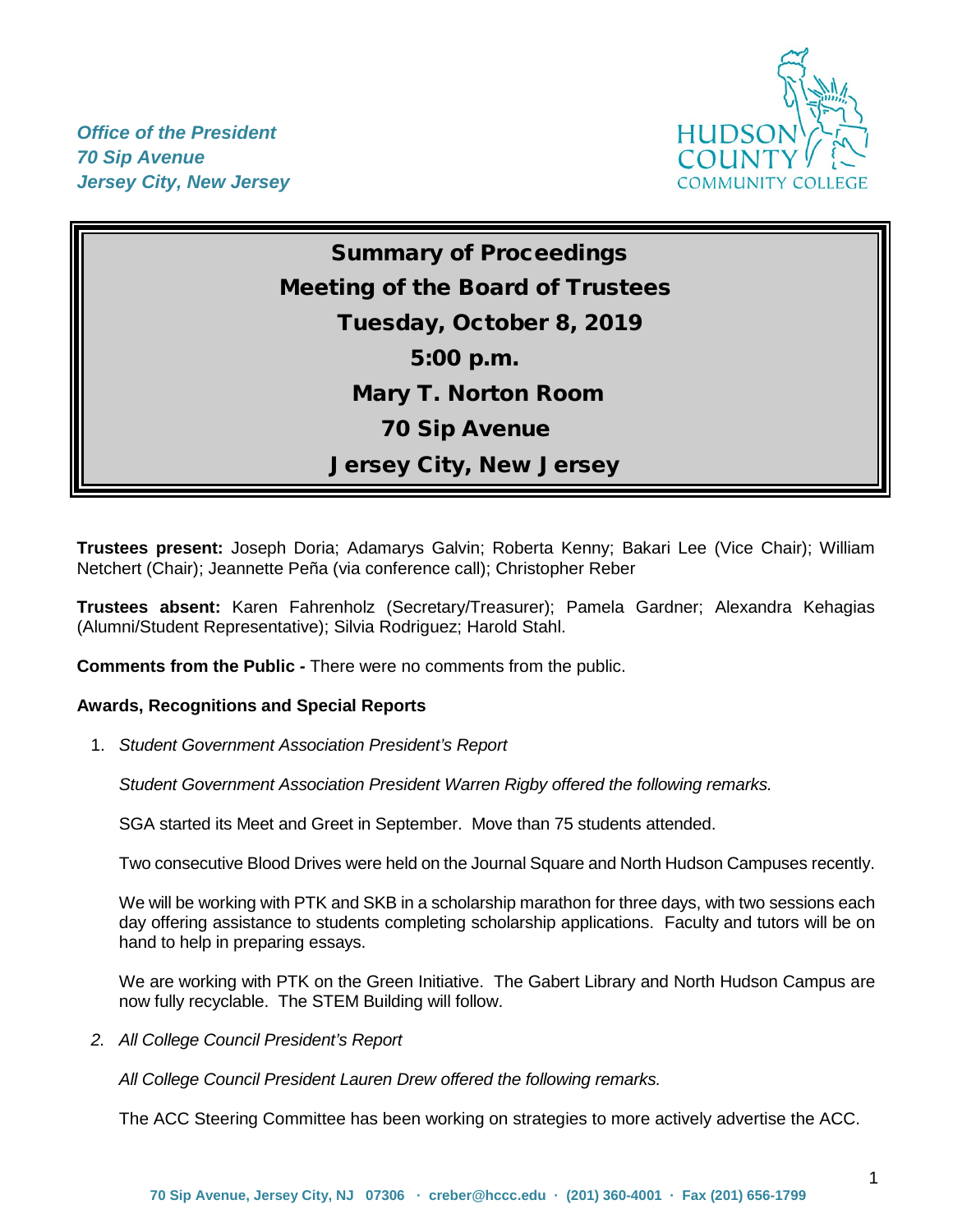This week, committee members will be making short presentations to faculty at Division meetings. The presenters will discuss the benefits of involvement in the ACC, the Council's recent accomplishments, and our on-going projects.

The College Life Committee is planning New Employee Orientation in collaboration with the Office of Human Resources. So far, about 45 new employees have been invited to the October 28<sup>th</sup> event. Sharon Daughtry and I will also be speaking to inform new employees about the ACC and encourage them to participate.

At the last ACC general meeting, the Space and Facilities Committee reported on the recycling pilot, and Student Government leaders shared several green initiatives they are working on. The Space and Facilities Committee is creating a short-term subcommittee on recycling to further assess the pilot, and to consider how recycling will work in other buildings (e.g., STEM, where there are lab materials that need specific consideration).

The Academic Affairs Committee is currently considering a policy recommendation that all instructors post their syllabi on Canvas. This would potentially reduce the amount of paper that is printed, reduce grade appeals, and make syllabi more accessible and ADA-compliant.

The Technology Committee is examining how classrooms are set up at different institutions to gather ideas for HCCC's classrooms.  They are also looking into "laptop vending machines" to make lending laptops easier and to keep better track of them.

The Student Affairs Committee is wrapping up their research on childcare. They are also inviting Security and HR representatives to their next meeting to review the Children on Campus Policy and make sure it is up to date.

Finally, the Development and Planning Committee's next goal is to set dates for key events, such as "Dollars for Scholars."

*3. President's Report*

*President Reber offered the following remark*s.

Thank you for your reports, Lauren and Warren.

On behalf of the entire College community, it is a great pleasure to welcome our new Trustees, Dr. Joseph Doria and Adamarys Galvin!

Trustee Galvin possesses a distinguished career in Bilingual and ESL education. She began her career as a Bilingual Teacher with the North Bergen Board of Education, and progressed to Supervisor of the Bilingual/ESL Program. She is presently Director of the Bilingual/ESL Program for the North Bergen Board of Education, and Director of the ESL Adult Night School at Hudson County Schools of Technology. She holds Master of Administration and Master of Urban Education degrees from New Jersey City University; and a Bachelor of Arts degree from Rutgers University-Newark. Trustee Galvin holds certifications in ESL Teaching, Bilingual Teaching, K-8 Teaching, Supervisor, and Principal. In 2018, she was honored as Hudson County Woman of the Year, and recognized as North Bergen Hispanic Heritage Month Honoree in 2015.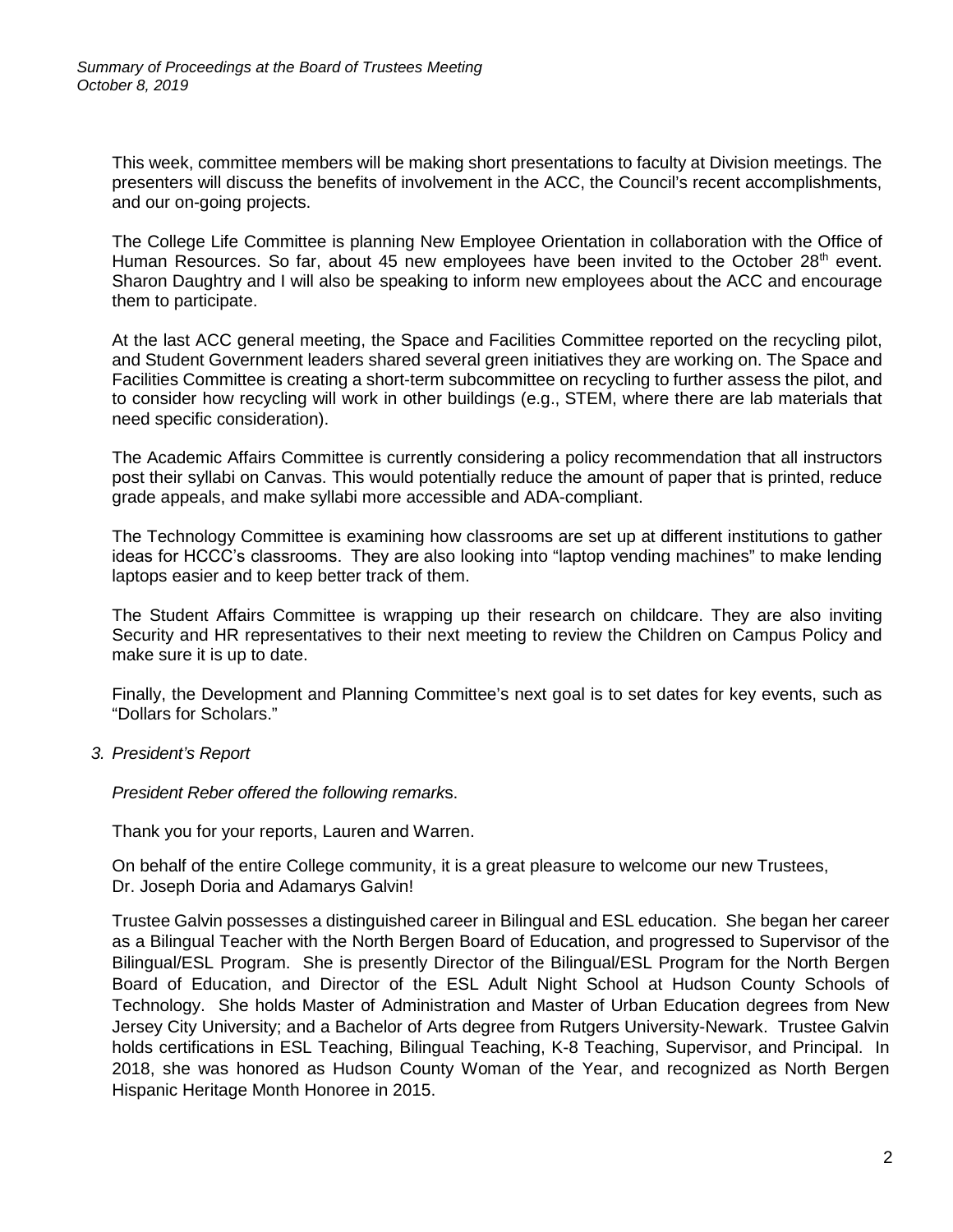Dr. Doria presently serves as Dean of the School of Education at Saint Peter's University. He is also a part-time faculty member at the Rutgers University New Brunswick Eagleton Institute of Politics.

Dr. Doria's career in public service began on the Bayonne Board of Education. He has served as New Jersey Assemblyman, Mayor of Bayonne, and New Jersey State Senator. Dr. Doria also served as Commissioner of the New Jersey Department of Community Affairs, Chair of the New Jersey Housing and Mortgage Finance Agency, and as a member of the New Jersey Council on Affordable Housing, New Jersey Redevelopment Authority, and New Jersey Meadowlands Commission, among many other roles and contributions in public service.

Trustee Doria received his doctorate in Organizational Leadership and Education Administration from Columbia University Teachers College. He earned a master's degree in American Studies from Boston College, and attended Fordham University Law School. He graduated from Saint Peter's College with majors in History, English, and French. Dr. Doria has been awarded honorary doctoral degrees in Humane Letters from New Jersey City University and Centenary University.

Trustees Doria and Galvin, we all look forward to working with you and thank you for the leadership, counsel and advocacy you will bring to Hudson County Community College!

We will be inviting Trustees Doria and Galvin to campus in the coming weeks to meet with members of the campus community, and we will invite them as well as Trustee Silvia Rodriguez, who has been with us for a few months, to attend the annual Association of Community College Trustees (ACCT) Governance Leadership Institute for new trustees in Washington, DC, next August.

We are also delighted that the Board of Chosen Freeholders has extended the terms of Trustees Harold Stahl and Karen Fahrenholz until October 31, 2021 and October 31, 2022, respectively. Karen and Harold are unable to be here this evening, but we look forward to their continued service on our Board and their leadership, advocacy and support for our College!

And, very importantly, this evening we honor and thank three trustees, whose terms have expired, for their long and dedicated service to Hudson County Community College. We will miss all of them greatly, but will remain in touch with them and welcome them from time to time in meetings and events in the life of the College.

Trustee Joanne Kosakowski has served the Board as a Trustee since 1998; Trustee Adrienne Sires has served since 2003; and Trustee Kevin Callahan has served since 2013. Joanne, Adrienne, and Kevin, on behalf of the entire HCCC community, thank you for your years of dedicated service and leadership to Hudson County Community College! Would any of you or others like to offer remarks?

## *Adrienne Sires offered the following remarks.*

This has been one of the most wonderful and rewarding experiences of my entire life. I have met so many wonderful people. One of the highlights has been serving on the Capital Projects Advisory Committee with Chairman Netchert. I was pleased beyond belief to see the completion of the Culinary Conference Center, the North Hudson Campus, the Gabert Library, and the STEM Building.

## *Joanne Kosakowski offered the following remarks.*

In 1998 Joe Doria encouraged me to serve on the Board of Trustees. While I am now leaving my position as a trustee, he is just starting. It has been my pleasure to serve. I just want to thank everyone on the Board and at the College for all the support.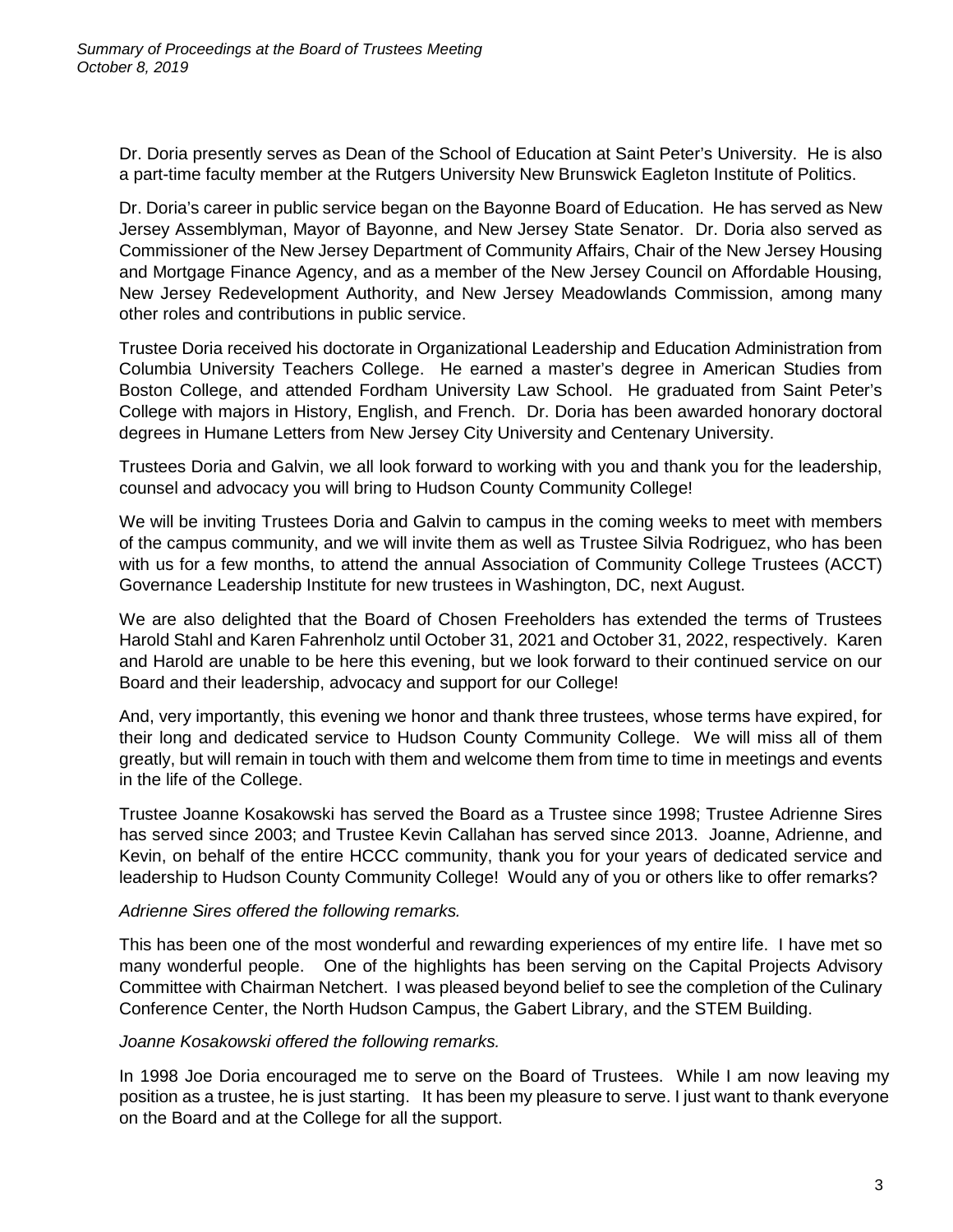# *Kevin Callahan offered the following remarks.*

I loved serving with all of these individuals. Through family circumstances and responsibilities, I'm on to other things, but my heart is always here. I'm particularly fond of Joe Doria, whom I have known all my life. We went to school together at Saint Peter's.

But it's been particularly meaningful working with all of you individually and in the search for the new President, which everyone thought was a daunting task, and how he has hit the ground running is just beyond me, beyond us all. It was the smoothest transition we could have ever hoped for and I am glad to have been a part of that.

And I have valued all the other people that I have worked with here, the teachers, the Provost, and all the deans. It's just a wonderful place. I also have to acknowledge Bill Netchert, with whom I also went to school. His personality has driven us. It was elevated by Bakari, because Bakari took us to another level. At a federal level we are so well respected because of Bakari and individuals like himself. And now we have a Chairman who is going to be honored nationally.

This is an amazing college! I'm going to miss you all. Thank you for the years that I have been able to serve.

# *Chairman Netchert offered the following remarks*.

Thank you Adrienne, Joanne, and Kevin, for your commitment, dedication, and years of service to this College. I will miss each of you and there will be big shoes to fill. Adrienne, thank you for your service on the Capital Projects Committee and the exceptional work in the selection of the interior decorating of the Culinary Conference Center. Joanne, thank you for your leadership as Chair of the Personnel Committee as well as serving on various other committees. Kevin, thank you for serving on the Finance Committee and for serving as Chair of the Presidential Search Committee. It was done with dignity, efficiency, and class. Based on Chris' first year here, we did a good job. I would like to add that the President and I have discussed creating a platform for former trustees to remain involved with the College.

## *Bakari Lee offered the following remarks.*

I was thirty-six years old when I was appointed trustee. I was very young with a lot to learn. I appreciate what you each have brought to the table and what I have been able to gain from each of you personally. It has been a fantastic experience and I will always cherish the friendships that we have developed. Thank you.

## *President Reber resumed his remarks.*

Thank you all for your comments, and, Joanne, Adrienne, and Kevin, thanks for your exemplary service to Hudson County Community College!

We would like to present Trustees Kosakowski, Sires and Callahan with a plaque that includes their dates of service and reads, "From Your Friends at Hudson County Community College – You Made a Difference!"

Chairman Netchert joined President Reber as plaques were presented to each trustee.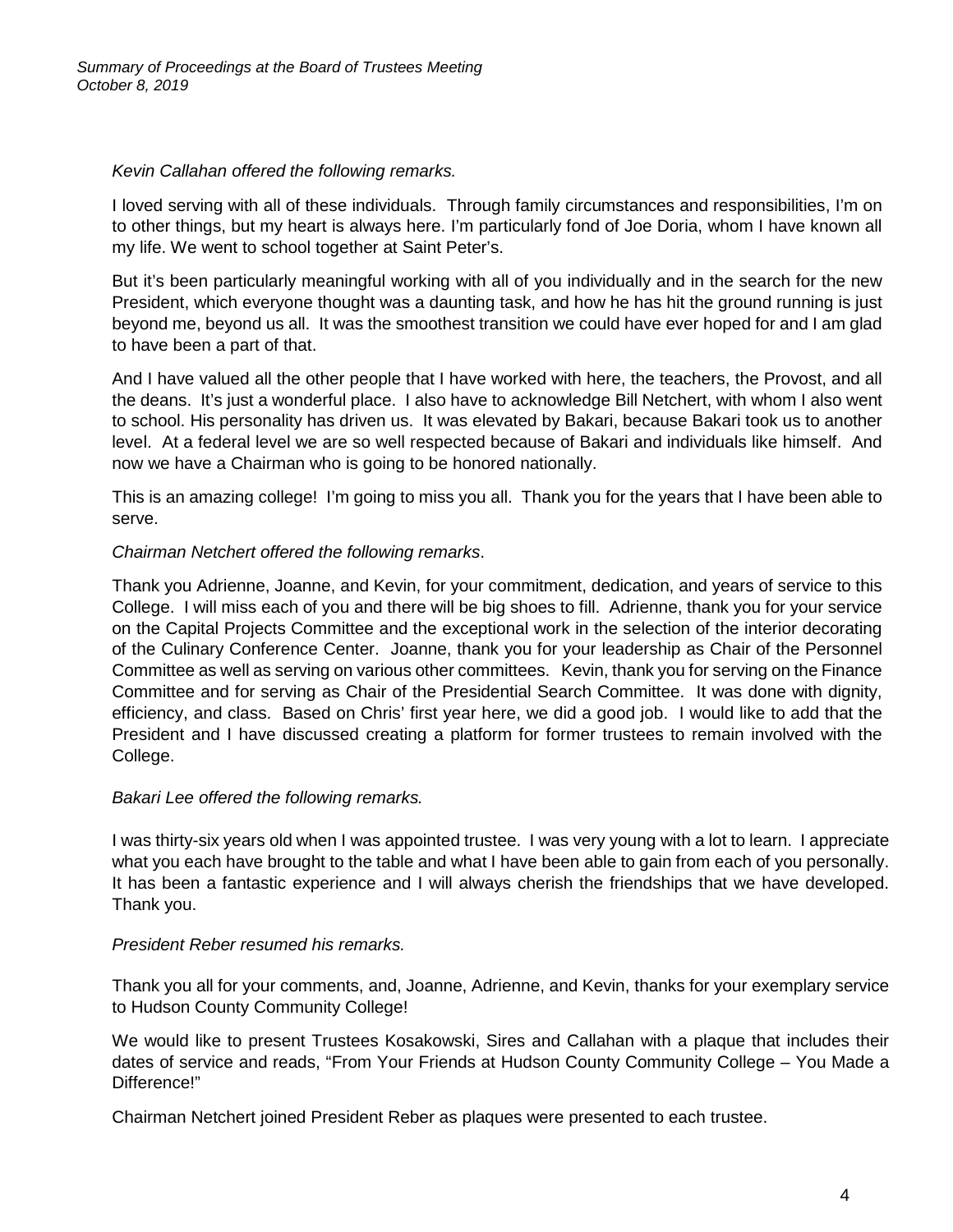*President Reber resumed his remarks.* 

I'm also very pleased to note that under New Business this evening, our Trustees will act upon a resolution to confer upon Joanne Kosakowski the honorific title of *Trustee Emerita* in recognition of her 21 years of outstanding service to the College.

The term of our Student Alumni Representative, Alexandra Kehagias, is also ending before our November Board Meeting. Alexandra has served on the Board since November 2018. As you are all aware, Alexandra has been a dedicated and enthusiastic alumni representative. While a student at HCCC she was a star and continues to make us all proud as she completes her bachelor's degree in communications from Rutgers New Brunswick, and pursues a career in marketing and eventual graduate study. Alexandra is unable to be here this evening, but she will attend the upcoming ACCT Leadership Congress with some of us. At that time we will present her a plaque as a memento and token of the Board's appreciation.

At our November meeting we look forward to welcoming Abderahim Salhi, who will succeed Alexandra as our new Alumni Student Representative. Most of you know Abderahim, who excelled in so many ways at HCCC, and who continues to take courses here as he prepares to transfer to Columbia University.

This evening were are very pleased to hear from Dr. Clive Li, Lecturer in STEM, and several students who are working with Professor Li on STEM projects.

*Executive Vice President and Provost, Dr. Eric Friedman, gave the following introduction.*

Good evening Trustees, Dr. Reber, faculty, staff, and students.

I am so honored to introduce Dr. Clive Li. He is such a joy to work with. He joined HCCC as a fulltime Engineering Science Instructor in 2019. He has been here since 2018 as a STEM Lecturer. He holds a Ph.D. in Material Science from Stony Brook University. A special note, he processes two government patents for new inventions including a bio degradable diaper. As a College Lecturer, he was the proud recipient of the NJ STEM Pathway Mini Grant Award and he applied for and was awarded a \$70,000 Perkins Grant for the Engineering Science Program. Importantly, he founded the Research Experience Program for Undergraduates, which he will discuss with you now.

### *Dr. Clive Li gave a Powerpoint Presentation and offered the following remarks. (Powerpoint Presentation attached)*

Good afternoon. My name is Dr. Clive Li. I am a Science and Engineering Instructor here at HCCC. Thank you for providing an opportunity to share some of our recent STEM activities with you.

This past summer, I worked with undergraduate and local high school students on multiple research projects. It was an immersive and hands-on 10-week program. At the end of the program, we organized a research symposium in our STEM Building where all the students presented their work to the college community.

Some of these students were also given the opportunity to present STEM projects at the State House in Trenton. Our students presented their work to scientists, educators and politicians. We have met with many assembly persons.

In April, our students attended the STEM C2 research summit. Many community colleges and 4-year universities from across the state came to present their research. At the end of the conference, they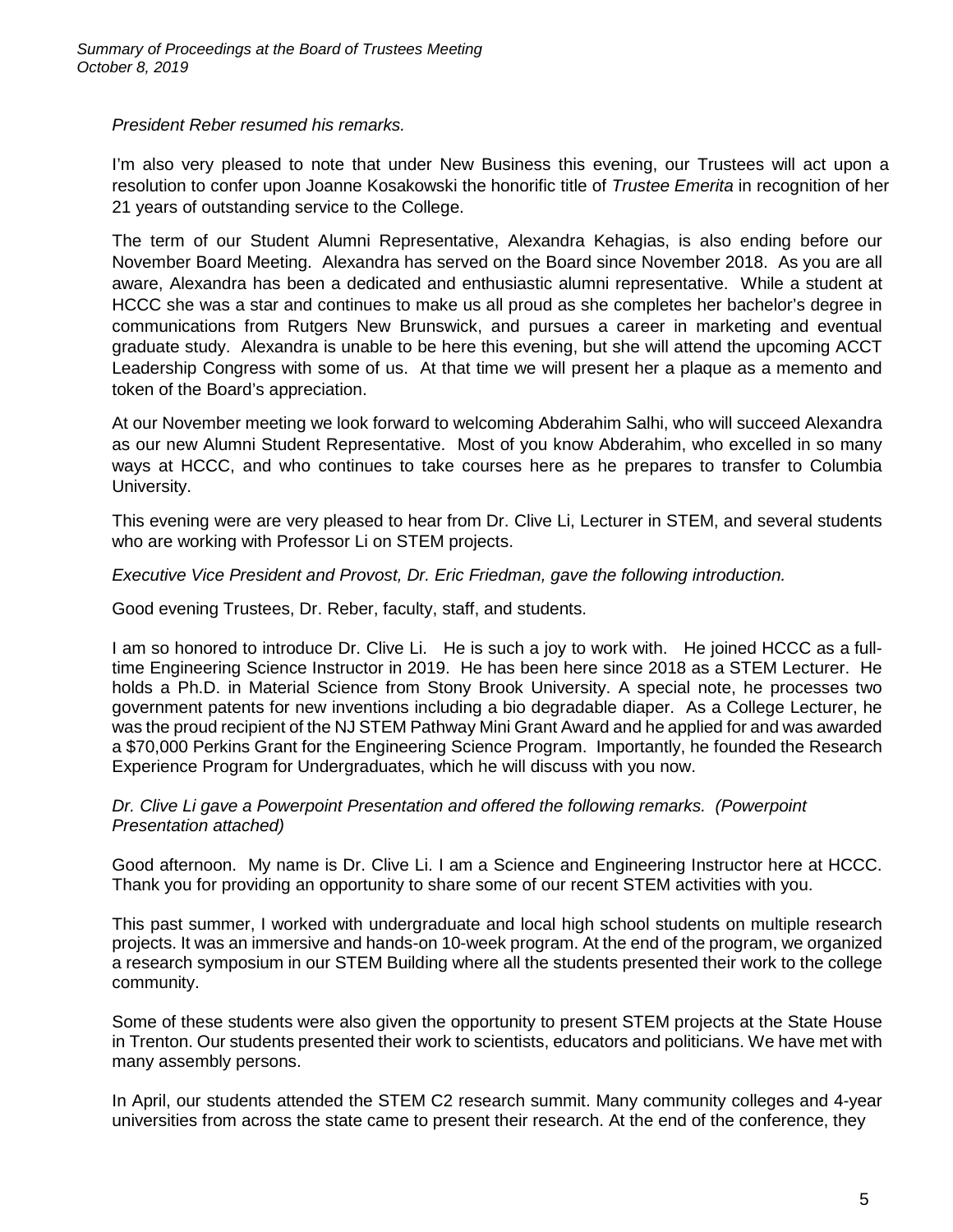awarded prizes to the best posters. We were very fortunate to have been awarded the best poster in Biology.

One of the high school students, Sachely Antuna, who worked with us during the summer, also participated in a science fair with her research. She won first place. This competition won't end there, since she will be moving further into regional competitions, and then, hopefully, she will make it to the final national competition.

Not all of our STEM students are interested in doing research. For example, many of them are interested in engineering projects. Our rocket team is composed of three motivated students. This summer, we launched our rocket. We used engineering software to design and 3-D print the parts. The day we launched our rocket also happened to be the  $50<sup>th</sup>$  anniversary of the Apollo 11 moon landing. We met with a NASA ambassador who gave us valuable information on the details from the previously mentioned moon landing. He will also be coming to our college in the upcoming weeks to speak to our students at the Culinary Conference Center. All of you are welcome to join us if you are interested in rocketry. Our plans are to continue our work and go for certification at the National Rocketry Competition.

On top of everything previously mentioned, our STEM Club students have also been working with PTK to build a greenhouse prototype. For this prototype, we will be growing mushrooms and scallions with the help of our fish. Our goal is to produce 5 pounds of shitake mushrooms every week as a part of the Hudson Green Initiative Project.

I have been blessed to work on these projects with the support of our administration, colleagues, and, most importantly, a group of highly motivated and hardworking students.

#### *Professor Li introduced the following STEM students and they each addressed the Board.*

## *Diana Gonzalez-Argueta, Physics*

Hi everyone, I am Diana Gonzalez-Argueta. I am in my sophomore year enrolled in a Physics major. Coming to Hudson County Community College has been one of the best decisions I could have made. Honestly, I don't think I could have picked a better school for me. I've made a lot of interesting decisions, but it has led me to an awesome career path and everything has been unfolding for me ever since. I am so grateful for the opportunity. Thank you.

#### *Carolina Balcazar, Biology*

Good evening everyone, I am Carolina Balcazar, enrolled in a Chemistry major. I am working with Professor Li on so many projects this summer. I have learned a lot from him, he is such a great mentor. We are preparing for a competition on Water Contamination this Friday. We hope to win first prize and present it to the College. I thank the faculty, the President, and the Board of Trustees for giving me the opportunity to be here.

#### J*oane Neira, Engineering Science*

Hello, my name is Joane Neira, and my major is Engineering Science. I am a transfer student from a four-year university. After two or three semesters at the university, I realized that the atmosphere there was off, so I came to a community college because I didn't want to stop my education. Coming here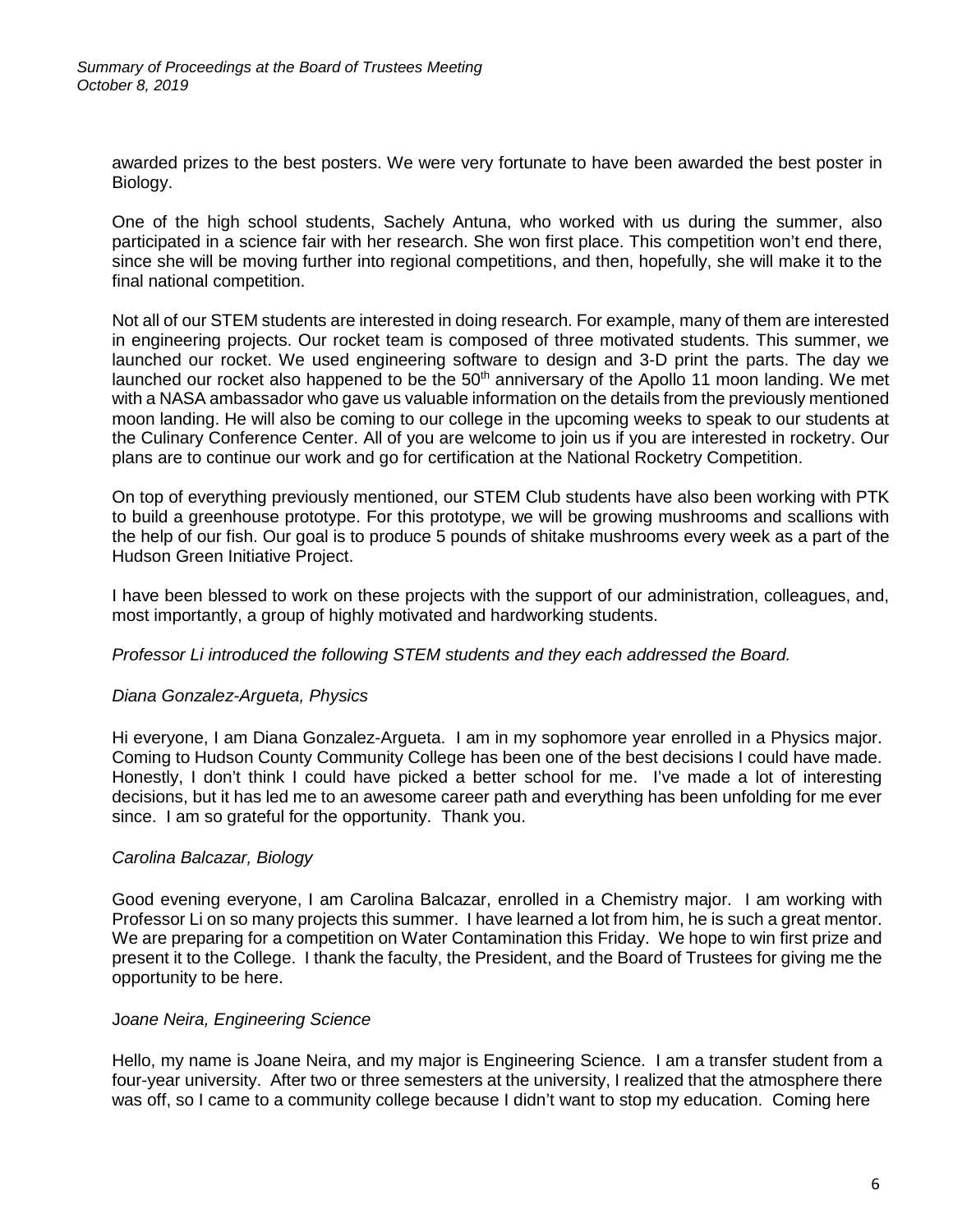*Summary of Proceedings at the Board of Trustees Meeting October 8, 2019*

completely made a difference, the atmosphere was a total change. I found professors who really cared. I tried to get lab opportunities back at the four-year university and they turned me away saying that as a freshman I had to first prove myself. At HCCC, I have gained a lot of lab experience and opportunities. I've gone to conferences. I got my passion back. At HCCC, you have professors in the hall conversing with you about your day. You don't have to mention class. It's just so casual and fun to be here. I love going to the STEM Building every day, it's so amazing. This is such a great school. Coming from a four-year university, it was a surprise. I have met so many good professors, peers, and people that I know I am going to remember for a lifetime. This atmosphere was created by all of you and I am so excited and happy to be here. Thank you.

## *Anass Ennasraoui, Engineering Science*

Good evening, my name is Anass Ennasraoui, and my major is Engineering Science. During my time here at HCCC I have been involved in many activities in PTK and as President of the STEM Club. Without the help of many administrators, faculty, and students, we would not have succeeded. I want to thank Dr. Reber and Dr. Friedman for their support and being very responsive. I also thank our Dean of STEM, Dr. Yearwood; Professor Peter Cronrath; our mentor and advisor from the Goldman Sachs program, Victoria Marino; and for the cooperation of the following departments: Student Activities, the Library, and Culinary, for affording us all the logistics and facilities to make our activities successful. Thank you very much.

## *David Martinez, Biology*

Good evening to the Board, faculty and fellow students. My name is David Matinez. I am a Biology major. I am also currently an Office Assistant in the Advisement and Counseling Department as well as a STEM Programmer. I have been enrolled here at Hudson for approximately three years. I wasn't always the same student as I am now. I had a semester off. I was away for six months in Colombia. When I returned to HCCC, I changed my major, changed my attitude and really learned to appreciate the gem that is Hudson County Community College. I have worked with faculty. I have become a Peer Leader and took advantage of more and more opportunities for my own career development, especially now working with Professor Li on the Green House Project. My future endeavors are to get my Bachelor's Degree in Bio Medical Engineering and also my Master's, and to complete a Ph.D. Thank you.

#### *Roniel Fernandez, Engineering Science*

Good evening, Board members, faculty, professors, my name is Roniel Fernandez, and my major is Engineering Science. I want to get my Master's in Engineering Physics. I am grateful for all the opportunities that you have given me, because when I first started at HCCC, I was still searching for myself. I wanted a career where I could reinvent my life in a certain way, which is why I enrolled in Engineering. I had a hard life in the beginning but now I am able to expand my knowledge in a field that I wanted to serve. I have been working with Professor Clive Li as his workstudy. It started with the Rocket Project. We are going to start attending the competitions to get certifications in levels one to three in high power rocketry. We also have been working on the Green Houses to further our knowledge and putting that knowledge to use. This is why I really enjoy this school and all the opportunities you have given me. Thank you.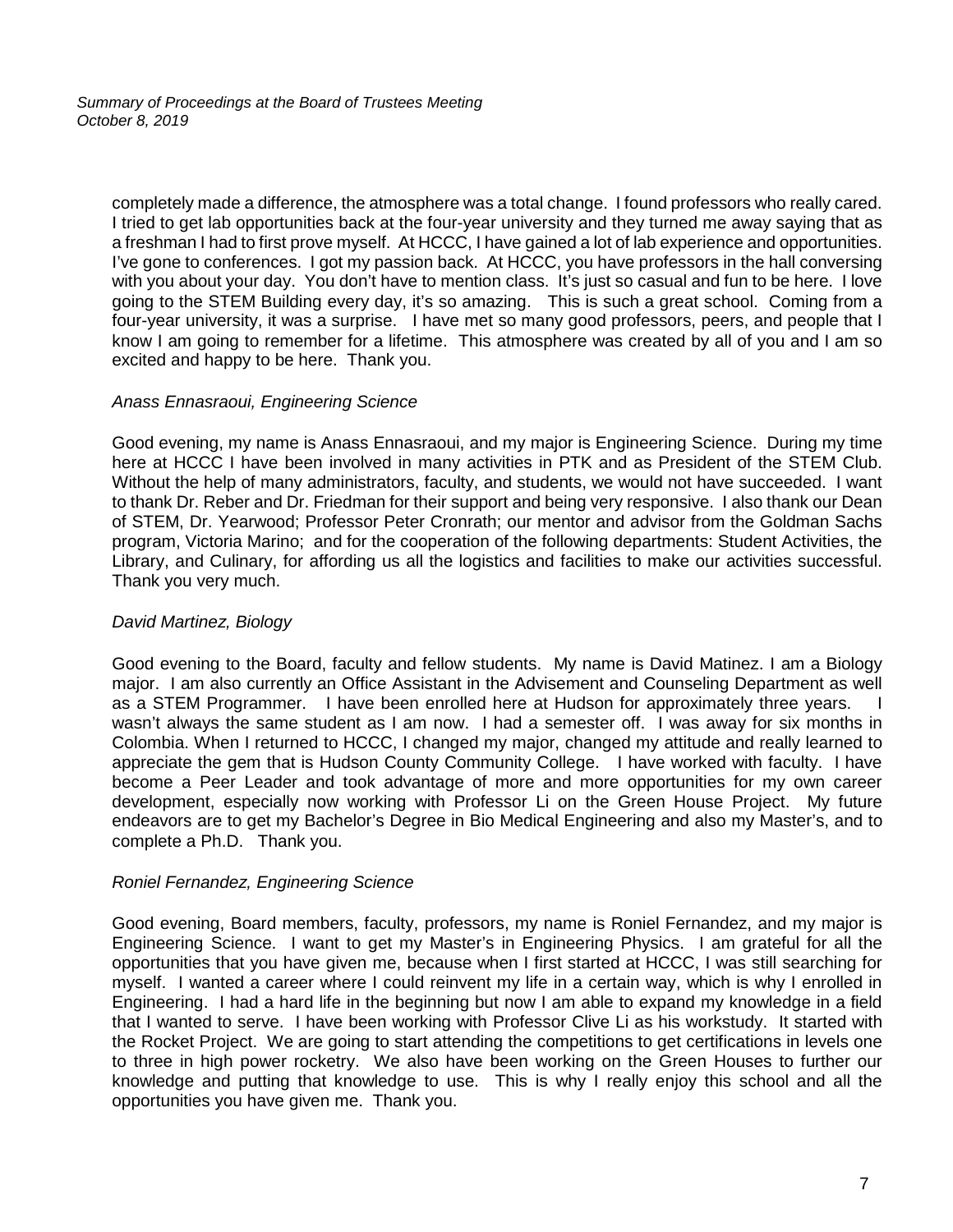*Chairman Netchert offered the following remarks.*

It is the commitment of Professors like Professor Li and the enthusiasm and excitement of these students that keeps me committed to HCCC. I commend Professor Li and the students. You make me proud to say "I am your Chair." Thank you.

# *President Reber resumed his comments.*

Thanks so much, Dr. Li and students. This is what it is all about. Your work is inspirational, and we celebrate all you do. You have all personally enriched this college community.

I'm pleased to share that on November 2 our STEM faculty and staff will offer "STEM-Tastic," a program for middle school students in grades six through eight in the Jersey City Public Schools, in partnership with the Jersey City Schools and 4H Rutgers Cooperative Extension. Students will be led through activities using real-world science and technology skills, while parents will have the opportunity to participate in information sessions on preparing their children for college and career. Our goal is to provide Jersey City's future STEM professionals with a forum to explore their curiosities and engage in new learning experiences. I thank Associate Dean of STEM, Dr. Burl Yearwood, and many other colleagues and students for their engagement with Jersey City Schools in this exciting partnership and program.

Next week Board Chair Bill Netchert will receive the ACCT M. Dale Ensign Trustee of the Year Award for the Northeastern United States at the annual ACCT Leadership Congress in San Francisco. A strong contingent of HCCC Board and staff members will join Bill and Barbara Netchert to celebrate this recognition that brings pride and distinction to Bill and to our College. Joining us will be Trustee Vice Chair and former ACCT Board Chair Bakari Lee; Trustee Roberta Kenny; Student Alumni Representative Alexandra Kehagias; Executive Vice President Eric Friedman; Vice President Nicholas Chiaravalloti; Dean Lori Margolin; and President's Office Staff Jennifer Oakley and Marcella Williams. Safe travels, everyone, and we'll take lots of pictures to share with everyone.

Finally, Trustees, I'd like to thank you for making our recent Board Retreat such a vibrant and valuable experience. Retreat Facilitator Dr. DeRionne Pollard is completing her written summary of the Retreat proceedings and we should be receiving those in the next week or so. I spoke with her last week and thanked her on behalf of all members of the Board, and she reiterated her willingness to assist us in future retreats or meetings if she can be of service.

Trustees, this concludes my report. As always, I'd be happy to entertain any questions or comments.

*Trustee Lee asked President Reber to give an update on the status of the President's Advisory Council on Diversity, Equity and Inclusion.* 

*President Reber provided the following report.*

Last week we held the first meeting of the President's Advisory Council on Diversity, Equity and Inclusion. There are approximately 33 members of the Council, and 30 attended the meeting. I thank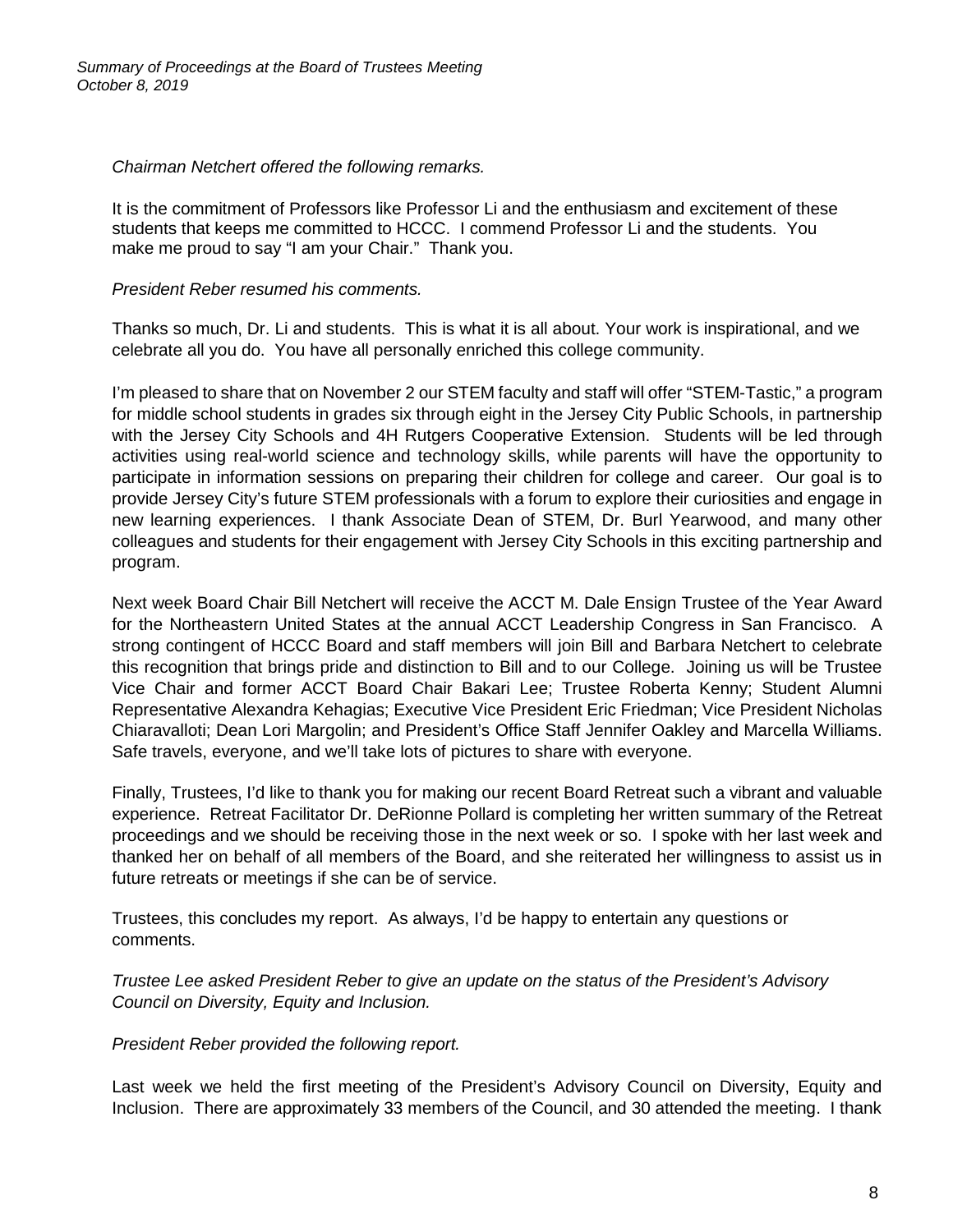Trustees Bakari Lee and Pamela Gardner for attending. It was co-chaired by our colleagues, Yeurys Pujols, Executive Director, North Hudson Campus; and Lilisa Williams, Director of Faculty and Staff Development. I have heard nice comments and feedback. I thank you, Trustee Lee, for your input that has led us to this point and also for your involvement on the Council.

Trustee Lee said it was an excellent meeting. He was extremely impressed by the high level and breadth of thought that people had given. Everything said was valid and worthwhile, but there is no way to pursue thirty different initiatives at the same time. But goals can be accomplished by taking one step at a time.

## *Chairman Netchert offered the following remarks.*

Since we operate through a committee system, the President and I we are going to attempt to get an agenda for each Committee to the entire Board. If there's an item being discussed by a Committee, Board members who are not on that Committee, but who have concerns or questions, will be free to call that Committee Chair either before or after the meeting for further information.

## *Regular Monthly Reports and Recommendations*

- 1. The Minutes of the Regular Meeting of September 10, 2019 were approved.
- 2. Gifts, Grants, and Contracts Report

The College has received the following grants:

**Title:** Project LEAP Bridge Program

**Agency:** PNC Foundation

**Purpose of Grant:** The funds are designated to support the Project LEAP Bridge Program.

**College Administrators:** HCCC Foundations and Grants Department

**College Contribution:** 0

**Award Amount:** \$11,000.00

The following actions were taken concerning **fiscal, administrative, lease and capital recommendations** brought forward by the Administration and endorsed by the Finance Committee.

- 1. Resolution Authorizing Construction Management Services Extension, from December 1, 2019 through November 30, 2020, to MAST Construction Inc. of Little Falls, New Jersey, at a cost not to exceed \$403,524.00, was approved.
- 2. Resolution Authorizing Payment for Emergency Sidewalk Construction at 119 Newkirk Street from Louis Gargiulo Company, Inc. of Jersey City, New Jersey, at a cost not to exceed \$78,000.00, was approved.
- 3. Resolution Rejecting Proposals for Custodial Management Services and Authorizing Re-Procurement, was approved.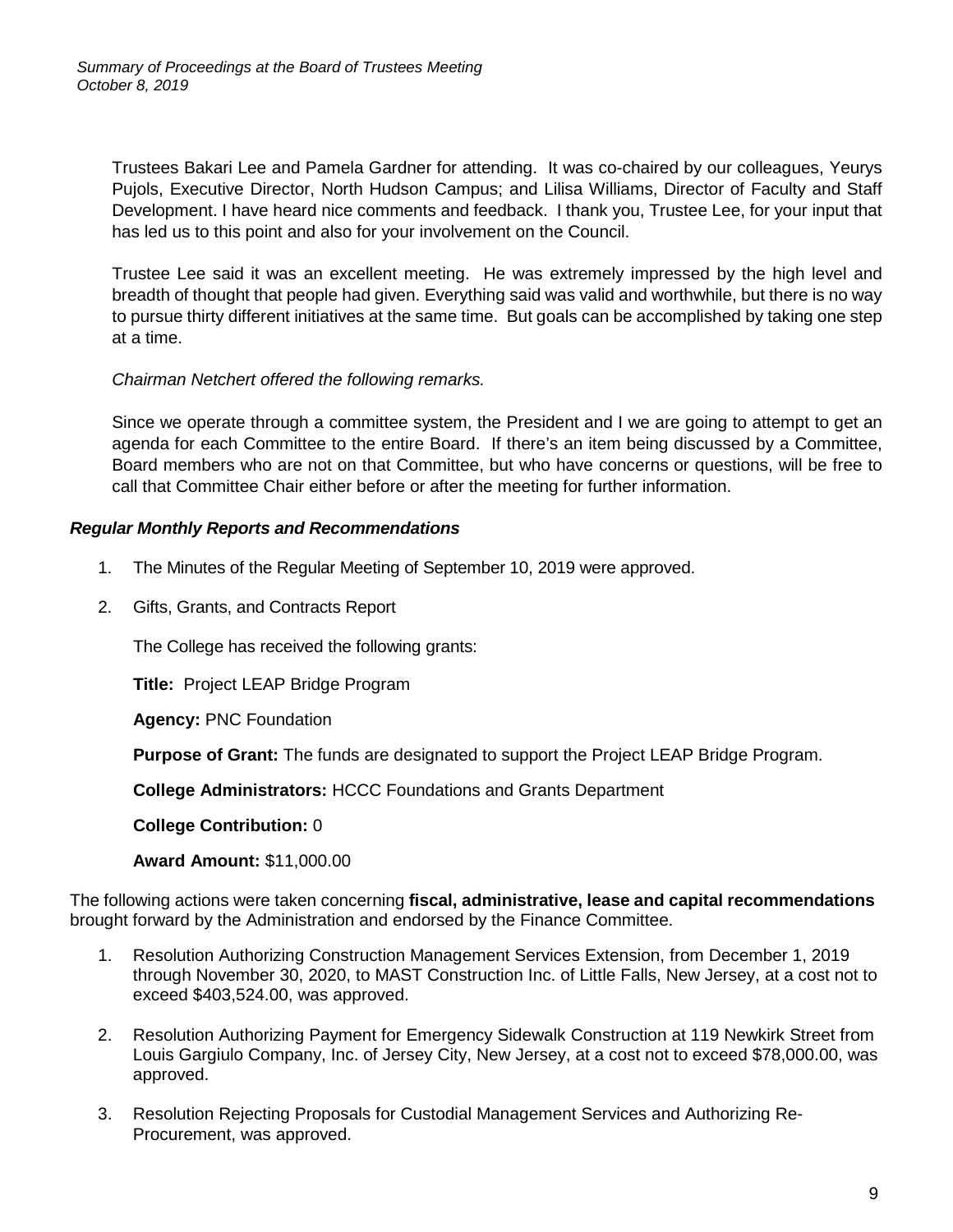- 4. Resolution Authorizing Renewal of a Subscription Service for Gabert Library to VALE/NJEdge of Newark, New Jersey, at a cost not to exceed \$71,192.00, was approved.
- 5. Resolution Authorizing Review and Testing Course for Nursing Program from Kaplan, Inc., was approved.
- 6. Resolution Authorizing Renewal of College Wide Imaging Solution with Hyland, LLC of Olathe, Kansas, to provide document imaging system services, at a cost not to exceed \$20,303, was approved.
- 7. Resolution Authorizing College Wide Imaging Solution from Accelerated Information Systems of Hicksville, New York, at a cost not to exceed \$64,581.00, was approved.
- 8. Resolution Authorizing Staff and Faculty Monthly Parking at 808 Pavonia Avenue, for Fiscal Year 2020, from SP Plus Parking of Jersey City, New Jersey, at a cost not to exceed \$77,560.00, was approved.
- 9. Resolution Authorizing Services for Fire Alarms for Fiscal Year 2020 from Johnson Controls of Rockaway, New Jersey, at a cost not to exceed \$45,000.00, was approved.
- 10. Resolution Authorizing Purchase of Security Cameras and Recording Equipment for 81 Sip Avenue Student Center Renovation Project from Johnston Communications of Kearny, New Jersey, at a cost not to exceed \$22,956.00, was approved.
- 11. Resolution Authorizing Award for a Fume Extraction System from Allegheny Educational Solutions Inc. of Tarentum, Pennsylvania, at a cost not to exceed \$7,102.00, was approved.
- 12. Resolution Authorizing Award for a Lathe from Allegheny Educational Solutions Inc. of Tarentum, Pennsylvania, at a cost not to exceed \$13,799.00, was approved.
- 13. Resolution Authorizing Award for a Computer Numerical Control from Allegheny Educational Solutions Inc. of Tarentum, Pennsylvania, at a cost not to exceed \$28,228.00, was approved.
- 14. Resolution Authorizing Agreement between Hudson County Community College and Ramapo College of New Jersey for HCCC students who earn an Associate of Science degree in Human Services Pre-Social Work ("Degree"), to have an opportunity to earn a Bachelor of Social Work from Ramapo College, was approved.
- 15. Resolution Awarding Maintenance Agreement for 29 Existing Sharp Multifunctional Printers/Copiers from Sharp Business Systems of Montvale, New Jersey, at a cost not to exceed \$17,869.00, was approved.
- 16. Resolution Rescinding Resolution #32 from June 11, 2019 Board of Trustees Meeting, was approved.
- 17. Resolution Amending Resolution #15 from August 14, 2018 Board of Trustees Meeting, was approved.